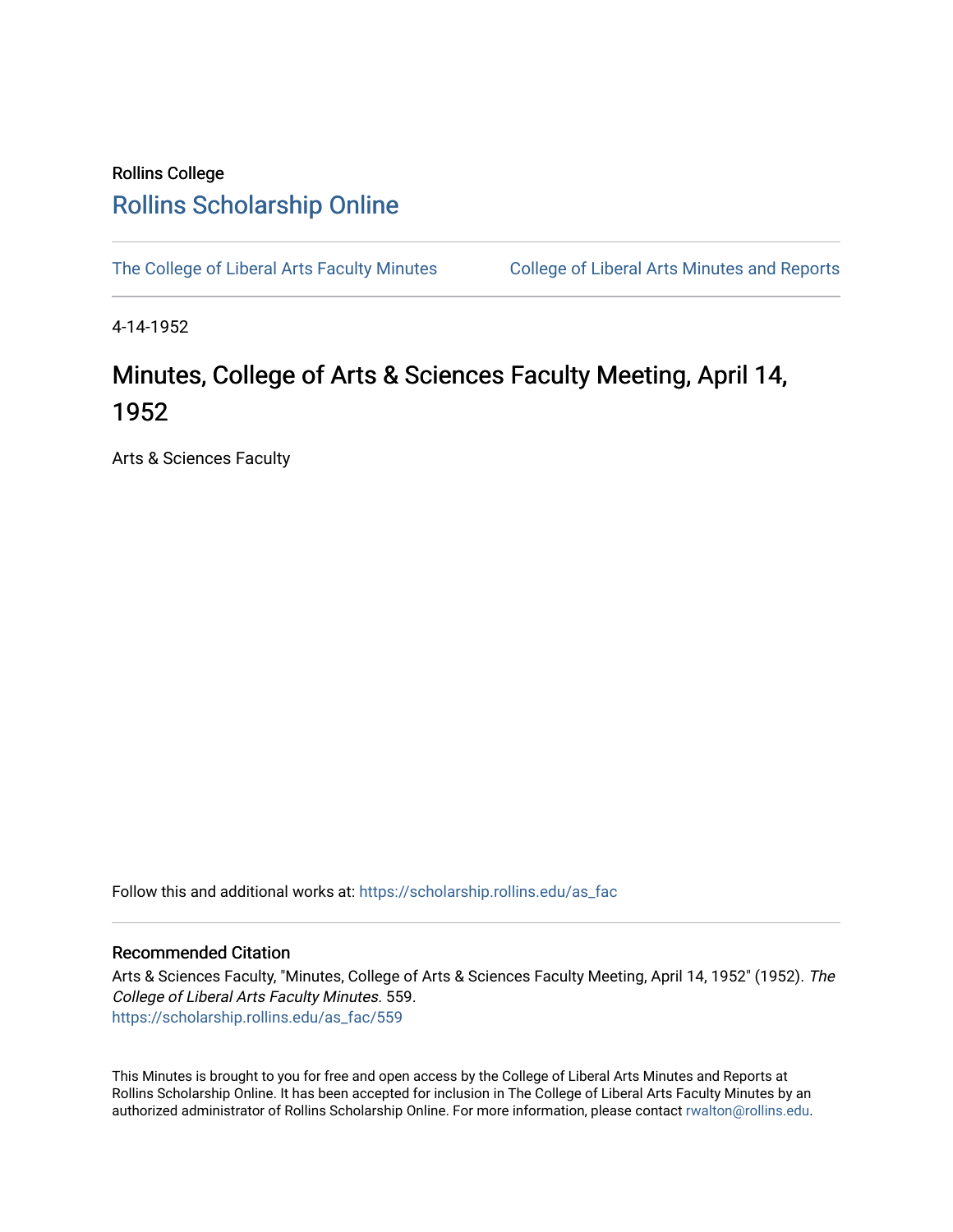## MINUTES OF THE FACULTY FOR 1951-52

eleventh

The fifteenth meeting of the Rollins College Faculty was held on Monday, April 14.1952, in the Morse Gallery of Art with the following members present:

President McKean, Mr. Akerman, Professor Allen, Mr. Aycrigg, Professor Bailey, Dr. Bell, Dr. Bradley, Professor Cameron, Professor A. Campbell, Mr. M. Campbell, Professor Carlo, Dean Cleveland, Dr. Cobb, Dr. Collier, Dean Darrah, Professor Dean, Hiss Dorsey, Professor Evans, Professor Fischer, Dr. Fort, Dr. Gilbert, Dr. Granberry, Professor Grand, Dr. Hanna, Mrs. Hansen, Professor Huntley, Dr. Ironside, Mr. James, Professor Jones, Miss Koehler, Mr. Kruse, Professor Magoun, Dr. Melcher, Dr. Minor, Professor Ortmayer, Professor Packham, Professor Peterson, Mr. Plumer, Mr. Rich, Professor Rosazza, Dr. Russell, Professor Saute, Professor Shelton, Professor Shor, Dr. Smith, Dr. Starr, Dr. Stone, Professor Tasker, Professor Tiedtke, Dr. Waite, Professor Wilde, Professor Woodruff.

President McKean called the meeting to order. On motion of Professor Jones it was voted to dispense with the reading of the minutes of the previous meeting.

Dr. Smith summarized the voting on the R.O.T.C unit as follows:

|                                        | FACULTY        |        | <b>STUDENTS</b> |       |
|----------------------------------------|----------------|--------|-----------------|-------|
| Strongly favor - Permanent             | 52             | 69.33% | 221.            | 37.3% |
| Strongly favor - During Emergency only | 13             | 17.33% | 65              | 10.8% |
| Favor - Permanent                      | 5              | 6.66%  | 51              | 8.6%  |
| Favor - During Emergency only          | $\overline{c}$ | 2.66%  | 29              | 4.8%  |
| Not Voting                             | 3              | 3.99%  | 193             | 32,1% |
| Indifferent - Permanent                |                |        | $\overline{3}$  | 0.5%  |
| Indifferent - During Emergency only    |                |        | 23              | 3.5%  |
| Opposed - Permanent                    |                |        | $\vec{5}$       | 0.8%  |
| $Ooposed$ - During Emergency only      |                |        | 7               | 1.2%  |

Dr. Smith stated that a great majority favored an R.O.T.C. unit on a required basis and the conditions imposed on Rollins College by the R.O.T.C. contract. The vote for required R.O.T.C. was 56 to 11 (6 not voting).

President McKean then called attention to the recommendations from the Special Committee on Absences and Changes in Schedule. There followed discussion on the advisability of having classes scheduled in four periods on Saturday and of cutting periods to fifty minutes.

Dr. Russell moved that section (1) of the Committee's recommendations be approved. Seconded by Professor Saute. There was further discussion on shortening periods to fifty minutes. When put to a vote by show of hands, the motion was defeated.

Dr. Russell then moved that section (2) be approved with class hours as they now are. Seconded by Dr. Fort. As an amendment to the original motion Dr. Stone moved that all one and two hour seminars be changed to half courses. Seconded. When put to a vote this amendment was rejected and the original motion was defeated.

130

Apr. 14, 1952